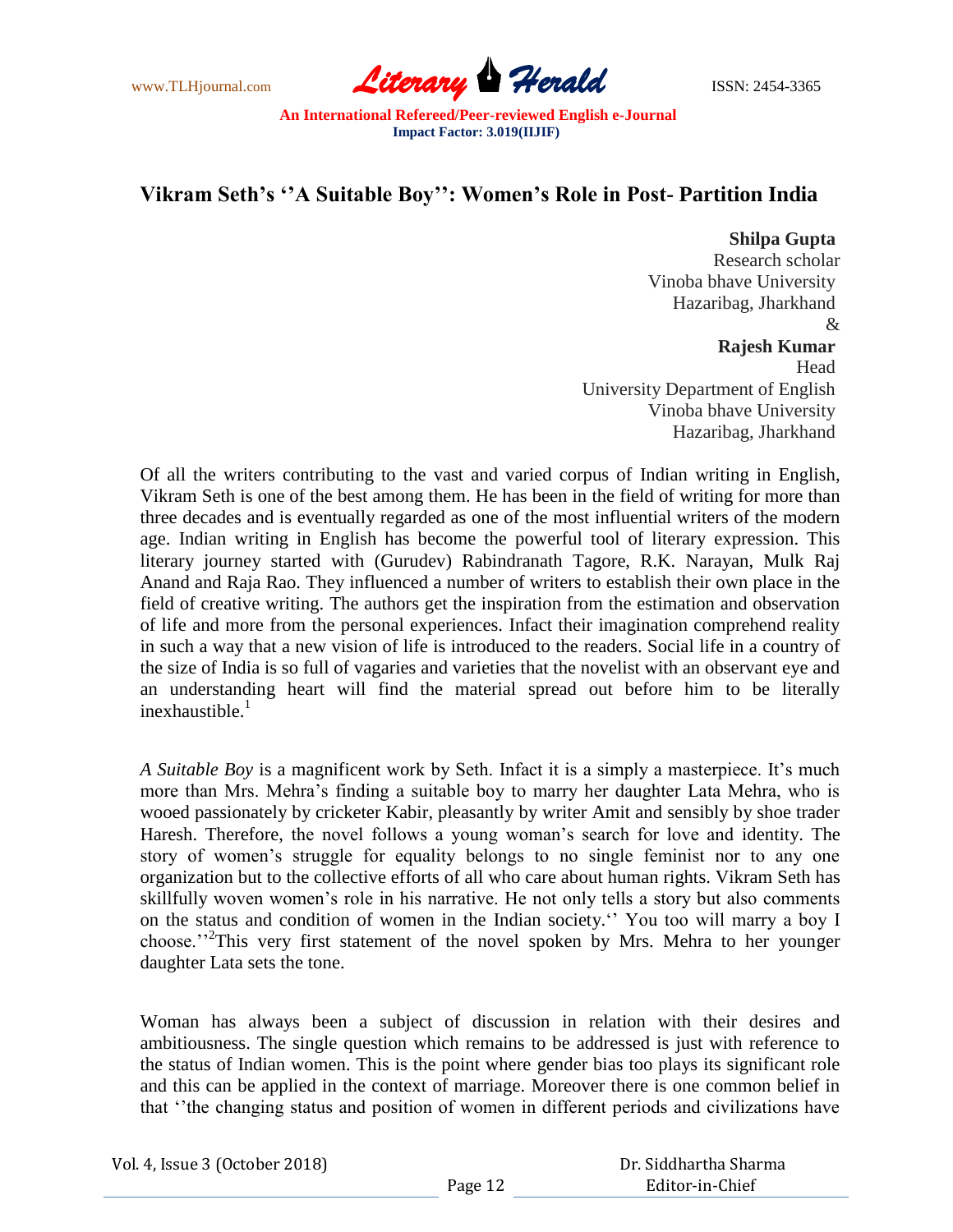

very greatly motivated her upbringing as well as education. In olden times, women were completely overlooked and accepted only as a provider of sexual pleasure to man and also as a producer of his off spring."<sup>3</sup> Society was patrimonial and the status of women was defined by men.

Only in post-colonial India, girls' education started being considered important but somehow its importance is also connected with the better chances in matrimonial market. It is quite clear that education not only provide good career but also good marriage. This very feeling is aroused in Indian minds even in the present times. Infact, feminism is the radical notion that women are human beings*. A Suitable Boy* witnesses the role of women in post partition India which is not only limited to cultural customs like arranged marriages but there is also an up surging shift in their role in the Indian culture.

> A desperate mother ventures to deploy Fair means or foul to net a suitable boy.<sup>4</sup>

Obviously there is an idea from the Indian tradition of arranging marriages for eligible young girls and boys with their ideal matches. 'Caste endogamy or inter caste marriage has remained a critically unfavorable point in arranged marriages but what if a woman tries to go for inter caste marriage .This is where Seth moves a little further from Jane Austen and puts question mark on the consequences.<sup>5</sup>Lata, the central character in Seth's a suitable boy is left with no option except to marry the boy of her mother's choice. The author says about the novel "it's really a love story". It presents multiple shades of love such as friendship, romance, lust, love and marriage. He doesn't allow elopement to reach its climax, because of traditional background of Indian culture.

Lata's mother Mrs. Rupa Mehra's character is really unforgettable and remarkable too. Her dialogues are filled with energy, wit and vitality. She represents a typical Indian mother who is eager to see her children settled well in their life as early as possible. Her statements express her annoyance and anxiety as she remarks; 'her younger daughter was going to prove more difficult than her elder<sup>, 6</sup> and "what is good enough for your sister is good enough for you"<sup>7</sup>. What on earth had got into the girl? What was good enough for her mother and her mother's mother and her mother's mother's mother should be good enough for her. Lata, though, had always been a difficult one, with a strange will of her own; quiet but unpredictable- like that time in St Sophia's when she had wanted to become a nun! But Mrs. Mehra too had a will, and she was determined to have her own way, even if she was under no illusion as to Lata's pliability. $8$ 

But Lata very soon reacts by saying boldly "we can't both marry Pran"<sup>9</sup>. Here we can sense the author's moral ideology behind this humorous reaction of Lata. Her mother's thinking is that if the intelligent and beautiful savita is happy with lanky, dark, gangly and asthmatic

| Vol. 4, Issue 3 (October 2018) |         | Dr. Siddhartha Sharma |
|--------------------------------|---------|-----------------------|
|                                | Page 13 | Editor-in-Chief       |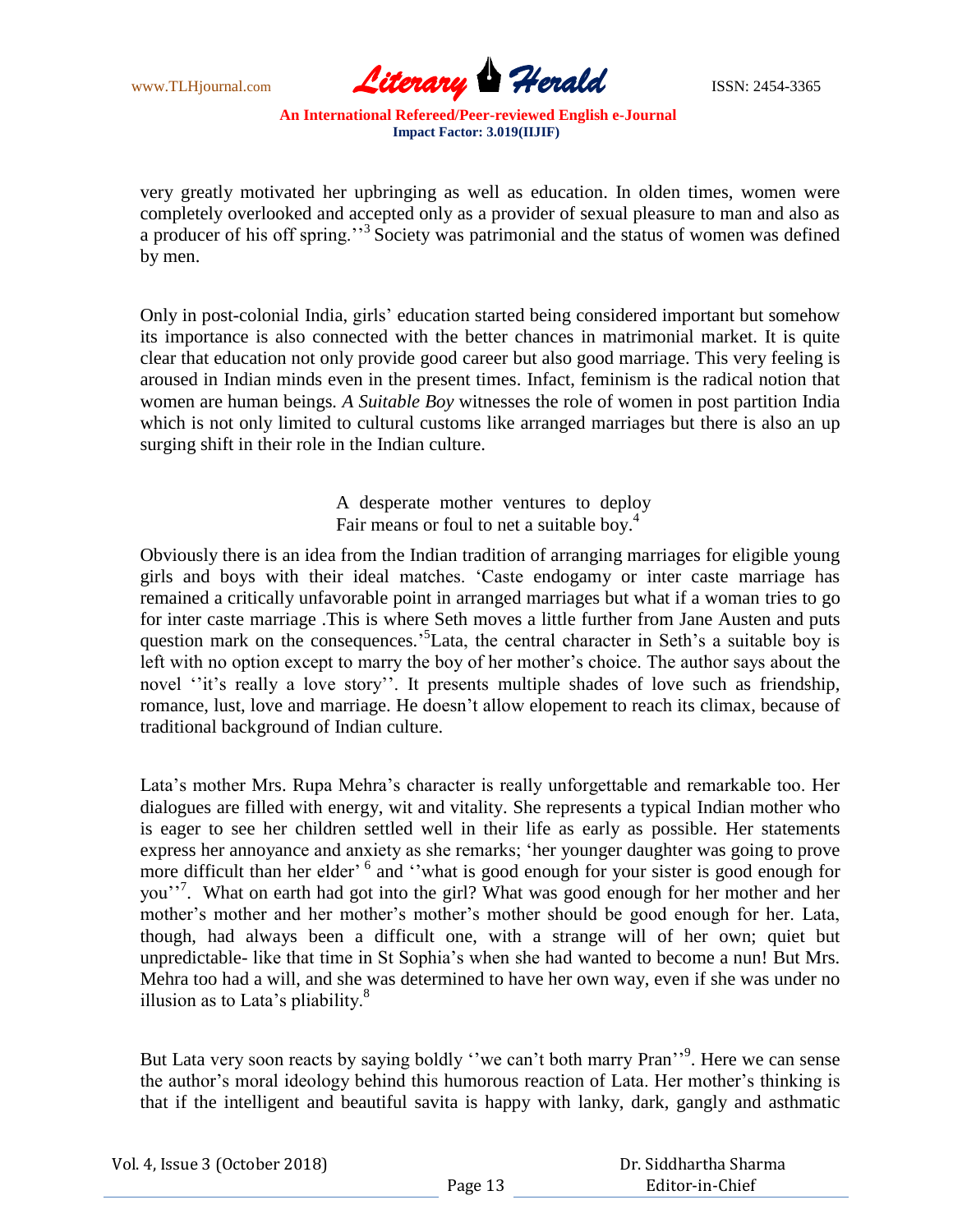

Pran Kapoor then Lata should also be remain satisfied and happy. The story begins with Savita's marriage and ends with Lata's marriage. ''The Mehras were a complicated family and nothing was what it seemed.''  $\frac{10}{10}$ When the wedding ceremony of savita and Pran is going on, Lata seems to be confused and indecisive regarding love marriage and arrange marriage. From her perspective:

> She watches the ceremony ''with an attentive mixture of fascination and dismay'' and tries to imagine her sister's thoughts. Accommodating and gentle as her sister is, she also has views of her own. The predominant question in Lata's mind is how savita could have agreed to marry an unknown person whom she had met only an hour, and feels for him the special concern and tenderness that shows on her face.<sup>11</sup>

In a suitable boy, Seth's versatileness is seen in his delineation of the procedure of child birth and the intolerable birth pain. Through Savita's character the author has described the usual cry of a woman during the delivery that she cannot bear it and she never wants to have another baby. Such a pain is experienced by every mother of the world. Being a male it is not possible to feel or to describe the labour pain but he has described in such an extraordinary manner that the readers begin to feel a kind of sensation. Infact there is a description of Savita's breaking of water bag, coming of contractions, nurse's advice to hold on the railing and to push and her lips' falling apart in anguish of unbearable pain. As the baby's head comes out, she feels a tearing sensation below, then a sudden warm gush, then more stretching and such pain that she thought she would pass out.<sup>12</sup>

Lata meets and falls in love with Kabir Durrani, a classmate and a budding cricketer in the Brahmpur university team. Malti Trivedi and Lata Mehra are close friends. Malti acts as a prime source of gossip, giving required details about Kabir. He is considered absolutely unsuitable in the eyes of Lata's mother's just because of the fact that he is a Muslim. When she comes to know about her daughter's affair with Kabir, she immediately whisks her off to Calcutta. This speaks of her imperative attitude towards Lata. Infact her mother wants to see Lata settle down same as every Indian mothers want for their daughters. She initiates the search and performs the role of a traditional matchmaker. Malti is bold and frank; she has an instrumental role to play. She acts as a foil for Lata's personality and is highly praise worthy for justification of Lata's choice of husband. Mrs. Mehra believed she could, so she did as the most beautiful make-up of a woman is passion. Lata, the protagonist of the novel explains to her best friend Malti why she relinquishes her love for Kabir, and instead marries Haresh, a suitable boy: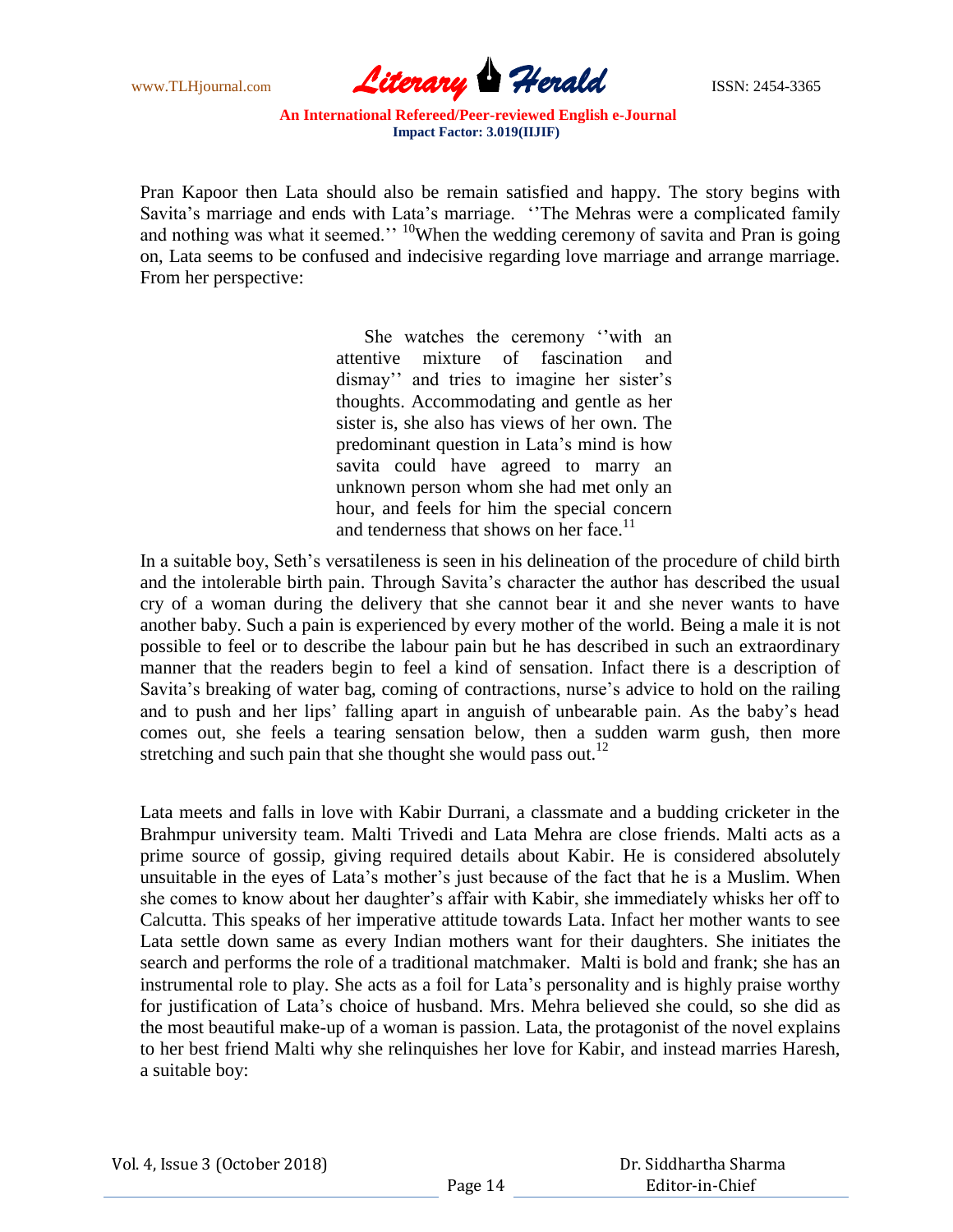

…..I am not myself when I am with him. I ask myself who is this – this jealous obsessed woman who can't get a man out of her head- why should I make myself suffer like this if I am with him.'' ''oh, Lata-don't be blind'' exclaimed Malti. ''it shows how passionately you love him.'' ''I don't want to'' cried Lata, ''I don't want to .if that's what passion means, I don't want it. Look at what passion has done to the family, Maan's broken, his mother's dead, his father's in despair. When I taught that Kabir was seeing someone else, what I remember feeling was enough to make me hate passion, passionately and forever.<sup>13</sup>

Except Malti Trivedi, Illa Chattopadhyay, Kalpana Gaur and Begum Abida khan, rest of the women engage themselves in family issues. Mahesh Kapoor wanted his wife to be in private sphere and gives her no room in public. Illa Chattopadhyay is another strong woman who is a friend of the Chatterji family. One of the most startling of the liberated woman in the novel is Begum Abida Khan. She represents the rarity of a female member of parliament. She is a Muslim woman, living alone and very active in politics and she is never affected by the gossip of traditional people around her. Infact, she is the mortal enemy of those who support the Zamindari Abolition Bill. Her bold and strong character is best demonstrated by the exchange of comments with The Honorable Minister for Home Affairs, Shri L.N.Agarwal and the Honorable Minister of Revenue, Shri Mahesh Kapoor. She refuses to adhere to the rules of the House. Kalpana Gaur is a lively, affectionate and intelligent woman and she is close friend of Mehra family too.

The traditional characters like Mrs. Rupa Mehra, Mrs. Mahesh Kapoor; savita Kapoor and Mrs. Chatterji represent the old ways of social custom. Seth portrays savita as an ideal wife of Pran Kapoor. Both trust each other and their love and affection help them to overcome all the hurdles and difficulties of their life. She is Maan's infatuated love but such a relationship is not acceptable in Maan's family. Moreover the Muslim courtesan, Saeeda Bai comes into the category of a traditionalist. Her occupation as a courtesan is regarded as the oldest profession in the world and the entertainers are not culturally held in high social esteem. Though a courtesan is talented in the art of singing and dancing, she is never given a place of honour in our society. Even if they are rescued, most of them return in these hellish places due to financial crisis in their lives. The need of the hour is to educate them and provide suitable jobs. Rather she follows most of the cultural rules and habits.

> 'I kneel within the Kabba of my heart and to my idol raise my face in prayer.<sup>'14</sup>

| Vol. 4, Issue 3 (October 2018) |  |  |
|--------------------------------|--|--|
|--------------------------------|--|--|

 Dr. Siddhartha Sharma Editor-in-Chief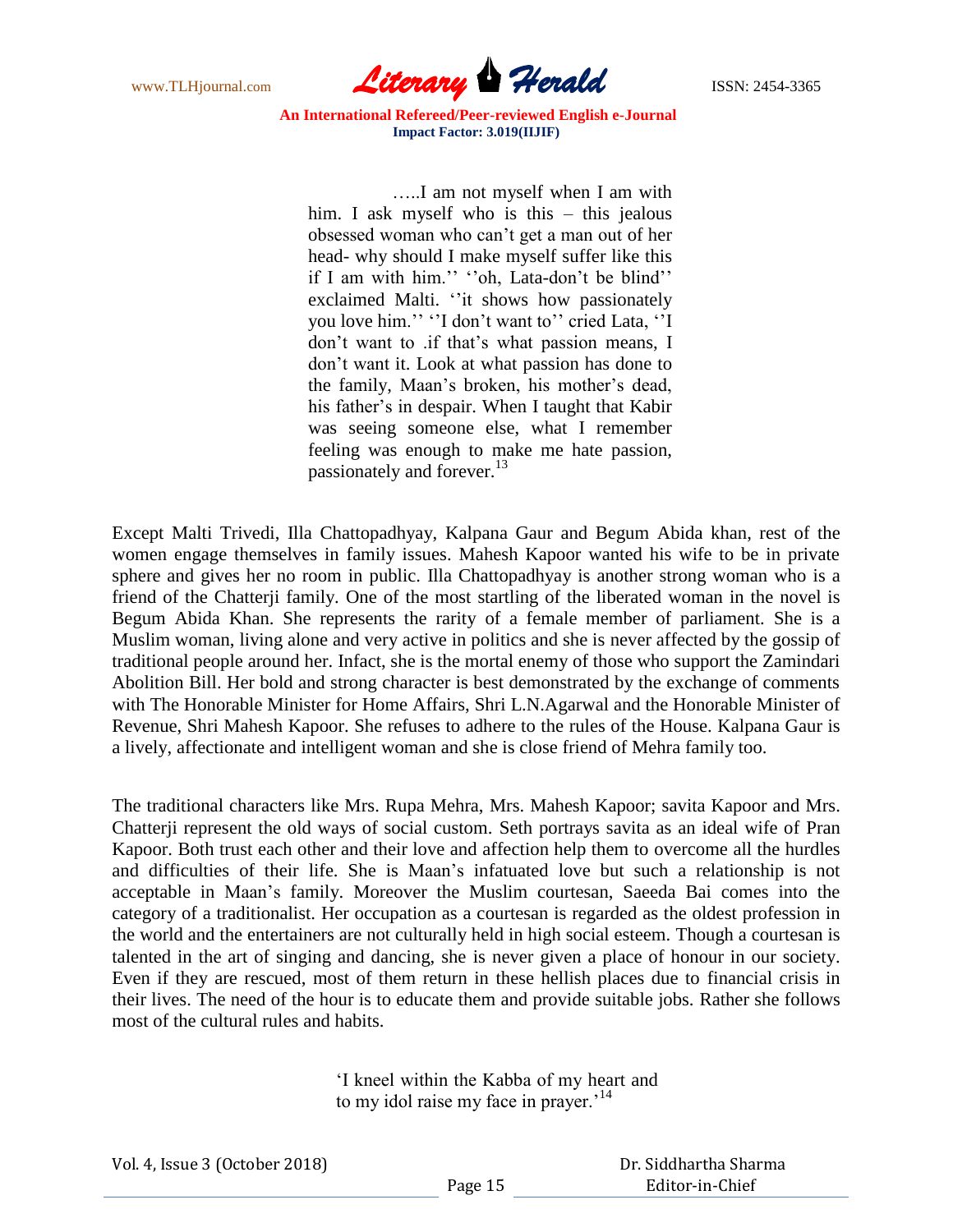

The status of women in India has been a matter of many great changes over the past few millennia. The Indian women have changed a lot since last few decades. Traditionally she stays at home and fulfills everyone's needs just like the character of savita, Mrs. Mahesh Kapoor, Mrs. Chatterji and Mrs. Mehra. Traditionally parents have been very domineering, making choices about career and marriage for their children. Truly speaking the women in post-partition India had a different role to play. It was to a great extent, a role of survival, the strength and passion to retain her existence was truly inspirational and estimable. Our culture is especially about family bonding and it continues to be as strong as it has always been. Family responsibilities and understanding are very strong.

> 'Meenakshi dropped in first with a question about whether it was possible to love more than one person- utterly, desperately and truly.<sup>15</sup>

But the modern women move outside the walls and make their own identity in society whether it is education or any kind of social activities like Malti, Meenakshi and her sisters portrayed in this novel. Meenakshi, Mrs. Mehra's daughter-in-law is too much selfish and even does not hesitate to use those two beautiful gold medals won by her late father-in –law, which Mrs. Mehra had given to her at the time of her wedding as a gift to the bride of her elder son. Today women work and earn for their family like men. At the same time, society also gives her respect and recognized her contributions to it. However, it is true that modern women enjoy more freedom as compare to the traditional women. The dramatist George Bernard Shaw had very rightly said ''progress is impossible without change, and those who cannot change their minds cannot change anything."<sup>16</sup>

Some women in the novel represent the post-partition modern Indian women. Malti has broken with tradition by going about on her own way. She easily accepts the favour of young man she find appealing. Meenakshi the Medal- Melter, Mrs. Mehra's daughter-in-law, is also a truly liberated woman who indulges in licentious affairs that have nothing to do with her relationship to her husband, Arun Mehra. Feelings are transient as we see in case of Meenakshi whose unfair relations present a dark side of marriage. Moreover she dresses spectacularly, goes out at her will, and most of the time thumbs her nose at gossips who criticize her behavior. Even her younger sister Kakoli Chatterji is also a young woman engaged in an affair with a young German boy Hans. A beautiful woman delights the eye; a wise woman, the understanding, a pure one, the soul.

> Listen my friend, and know the reason why: All beauty lies in the beholder's eye.<sup>17</sup>

| Vol. 4, Issue 3 (October 2018) |  |
|--------------------------------|--|
|--------------------------------|--|

 Dr. Siddhartha Sharma Editor-in-Chief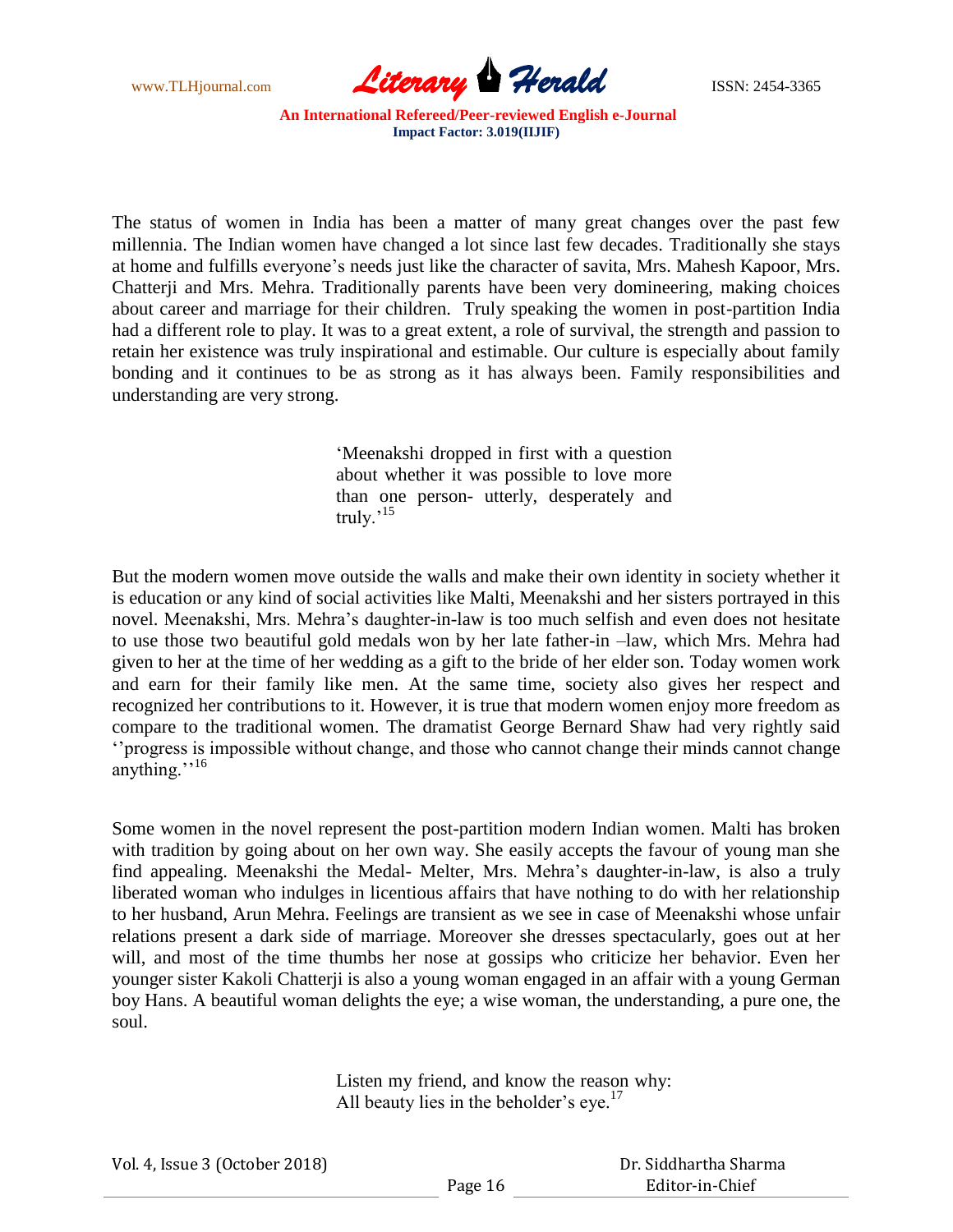

As a matter of fact, Lata represents the middle ground as she is traditional in her great respect for her mother and her preeminent choice of marrying the man whom her mother appreciates and recommends.. She also questions traditional practices and takes a few steps on her own as a modern young woman. It is quite clear that it is not just the love story of a girl Lata but it is a story of her family, her religion, her sex and especially about a changing nation too. Each time a woman stands up for herself, she stands up for all women. However we can say that the novel provides an identical look at post- independence Indian life of 1950 in many ways.

The fact cannot be denied that empowerment and emancipation of women is always in the interest of the society. Finally torn between duty to her family and the wonderful excitement of romance, Lata embarks on an epic journey of love, marriage, desire and heartache as three different suitors vie for her hand and in this way; the novel follows a young woman's search for love and identity in a newly independent India. Lata has tremendous strength and stamina and she is much devoted to her family, all of which I admire. Family drama and Indian woman's history develop around her. As a matter of fact, the theme of A Suitable Boy stands as a hallmark of traditional Indian customs and culture. In a scene Lata feels uncertain and lonely just like the 'kimkartavyavimudh Arjuna' of the Mahabharata, weeps a lot and says:

> I should run away, far from Haresh, far from Kabir, far from Arun and Varun and ma and the whole Chatterii clan, far from Pran and Maan and Hindu and Muslim and passionate love and passionate hatred and all the loud noises- just me and Malti and savita and the baby, we'll sit on sand on the other side of the Ganga and go to sleep for a year or two.  $18$

Mahesh Kapoor's daughter Priya and Nawab sahib's daughter Zainab are childhood friends. Seth gives us two remarkable examples of Muslim women by telling us that Zainab ''had disappeared in the world of purdah'' after her marriage but the boldly independent begum Abida khan ''has refused to abide by the restrictions of the zenana quarters and the limitations of a mansion and was living in a small house closer to the legislative assembly. Even Maan is told by his Urdu teacher Abdur Rasheed at his village ''the Muslim women of the lower castes need to work in the fields, so they cannot maintain purdah. But we Shaikhs and Sayyeds try to. It is simply a matter of honour, of being the big people in the village'<sup>19</sup>. This heartening aspect has been the realization of the rural women about their rights. They have done heavy work such as plowing, clearing trees, building homes as well as planting, harvesting and sowing. They also carry things on their head.

Generally what happens in our country, women are brought up in such a secure and convenient atmosphere before marriage that requires immense courage and strength of mind to break the

| Vol. 4, Issue 3 (October 2018) |         | Dr. Siddhartha Sharma |  |
|--------------------------------|---------|-----------------------|--|
|                                | Page 17 | Editor-in-Chief       |  |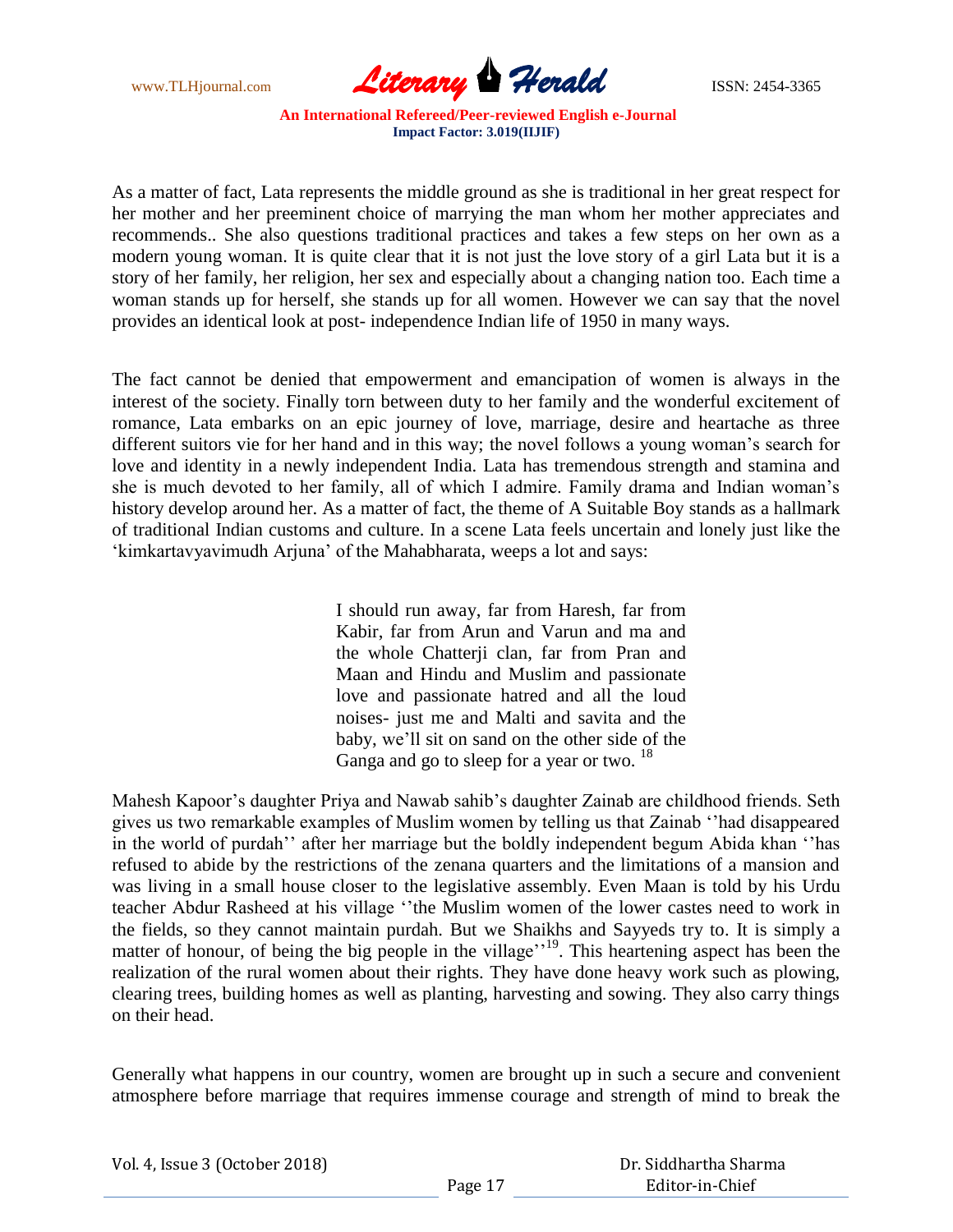

strong family bond. Incase if anyone breaks free, it is almost impossible to get back into the family. This type of situation also occurs in this modern time. However 1950s was the period when Seth's story is represented and it was almost unimaginable. On the other hand, the Indian women portrayed in the novel are fully insecure in the economic and social world because they are fully dependent on either father or husband. At the same time their virtues, values, intelligence and individuality, all are assessed in the marriage market.

''In our country's male dominated tradition even in Vedic, classical, medieval and modern Hinduism, the rituals, doctrines and symbols are masculine'<sup>21</sup>. Men have traditionally had esteem for ruling their homes like dictators. A married woman is expected to treat her husband as if he were God and bow to him and touch his feet as sign of respect. Our old tradition restricts the women to live within the boundary of casteism and gender differences which makes life too difficult. But on the other side, women lack the spiritual and moral values due to modernity which is the main identity of Indianness. It is quite clear that it is not just the love story of a girl Lata but it is a story of her family, her religion, her sex and especially about a changing nation too. When she finally decided to marry Haresh, she feels….there was something adventurous in losing herself entirely in a world that she did not know with a man whom she trusted and had begun to admire… <sup>21</sup>.An extract from Manusmriti in a letter to Lata from Malti:

''Day and night, women must be kept in dependence by the males of their families. In childhood, a woman must be subject to her father, in youth to her husband and in old age to her son; a woman must never be independent because she is innately as impure as falsehood….the lord created woman as one who is full of sensuality, wrath, dishonesty, malice and bad conduct.<sup>''22</sup>

Thus, Seth describes the status of women in the post-independent India in the early years, which is not so much different from today's India. That was a period of an amalgam of more traditionalism and less modernism but it is an age of less traditionalism and more modernism. Undoubtedly 1950-1952 was the period when the women folk in India definitely needed better status and privileges. There was still a lot more to do in order to improve their condition. Empowerment of the women in real sense was the need of the hour. The time has come when women must be restored to the status she occupied in ancient India. For achieving this goal, we must combine the best of the past and the present, of the West and the East.

## **Notes and References:**

- 1. Iyengar, K.R.Srinivasa: *Indian Writing in English,* Sterling Publishers Private Limited, New Delhi.2011,p.327
- 2. Seth, Vikram: *A Suitable Boy*, Rupa Publication India Private Limited, New Delhi. 2006.p.3
- 3. Majumdar, Maya. Social Status of Women in India, New Delhi: Dominant, 2004

Vol. 4, Issue 3 (October 2018)

 Dr. Siddhartha Sharma Editor-in-Chief